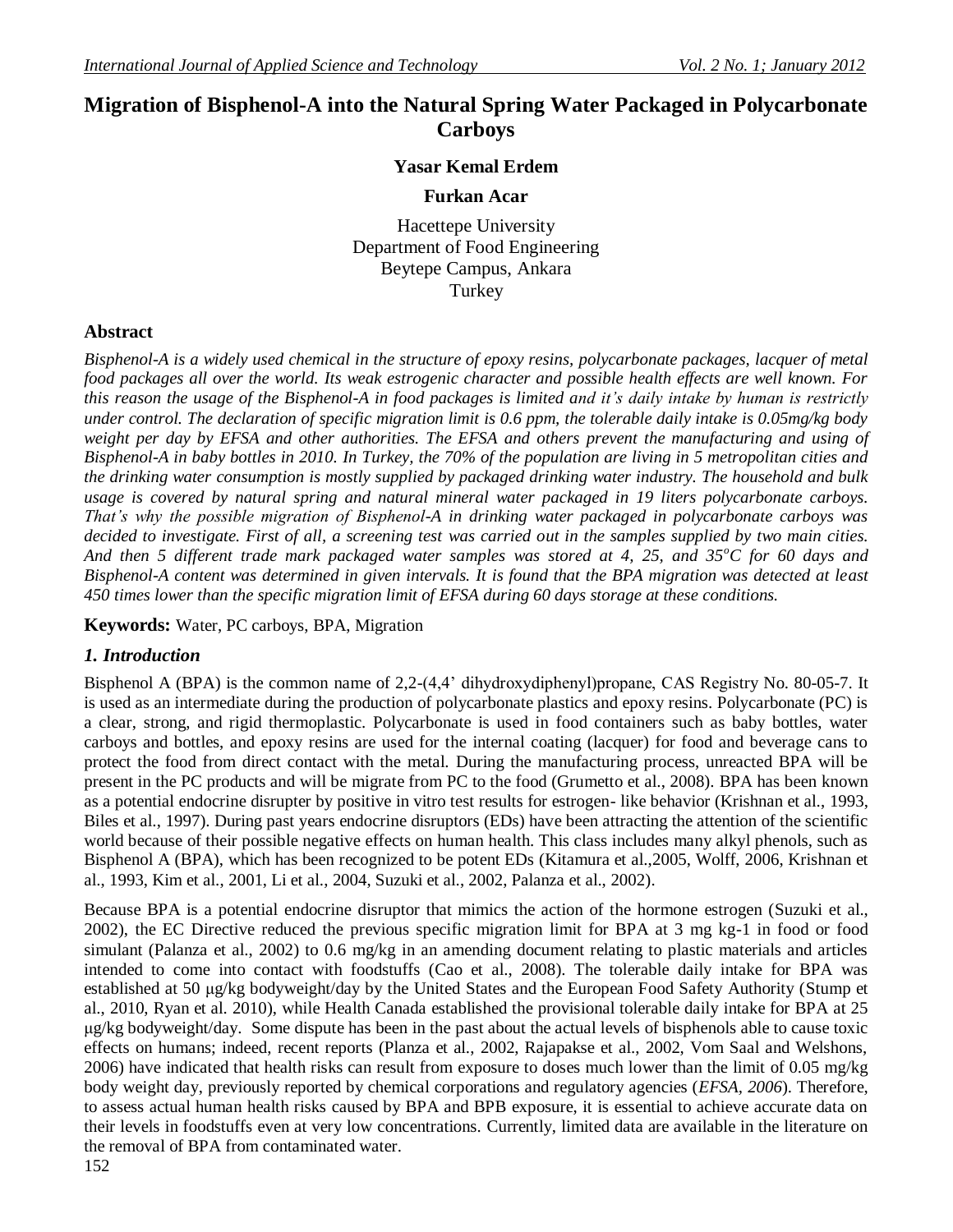#### *2. Material and Methods*

HPLC-grade Acetonitrile, methanol, toluene, BPA (99%) were purchased from Sigma-Aldrich (Germany). Experiments were carried out in our "plastic (BPA)-free" laboratory, all laboratory-wares were glass. To minimize losses of BPA onto glass surfaces, all glassware was cleaned in detailed. Briefly, glassware was heated in an oven at 200 °C to remove any water adsorbed on the glass surfaces, and the heated glassware was soaked overnight in a 5% trimethylchlorosilane solution in toluene. The glassware was rinsed with toluene and methanol and then dried in an oven at 100 °C for 1 h. Individual standard solutions of BPA were prepared in methanol. In this study, samples of 42 different natural spring and natural mineral water marketed under 42 different brands were purchased in local store in Ankara and Istanbul in June 2010 for screening survey. After the screening survey, the samples of 45 natural spring and natural mineral water marketed under 5 different brands by 5 different companies were purchased for systematic specific migration study for BPA. All the samples came in the same type of containers, which were the 19 liters polycarbonate carboys. 5 different PC plastic companies produced all carboys at different age (the date of production). PC carboy water samples were tested as consumed, they purchased to the laboratory in 2 days of packaging. 3 carboys of each brand were stored at  $4^{\circ}C$  in a roomtype refrigerator, 3 carboys at  $25^{\circ}$ C and 3 carboys at  $35^{\circ}$ C for each of 5 different brands of packaged natural spring water manufacturer.

The sampling process was carried out by taking of 1 mL of water sample by glass pipette for 30-times with mixing of the carboy every time. The collected 30 mL of water sample mixed well in a Pyrex bottle and then put into the amber glass vials and used for BPA analysis. Remained samples after the analyses were stored in freezer at -70<sup>o</sup>C for any problem. The Agilent 1100 series HPLC system (Agilent Technologies Inc., CA, USA) equipped with a quaternary pump (Agilent, G1311A), a manual injection block (Agilent, G1328B), a fluorescence detector (Agilent, G1321A), a column thermostat (Agilent, G1316A) and a degasser (Agilent, G1379A) was used for BPA analyses. The equipment controlled by a software (Agilent Chemstation) for the solvent gradient, data acquisition and data processing. Silica based C-18 RP-HPLC column (250mm length x 4.6mm i.d., Thermo Hypersil ODS, particle size 5µm, pore size 120˚A) was used for analyses. Isocratic acetonitrile: water elution (70:30) was used. Total run time: 5 min. Column temperature: 20°C. Flow rate: 1.0 mL/min. Detection wavelengths:  $\Box_{ex}=275$  nm,  $\Box_{em}$ =300 nm. Injection volume of final sample solution: 20  $\mu$ L. BPA standard were prepared in methanol at the concentration between 0.001- 1 ppm (w/v).

#### *3. Results and Discussion*

42 samples of natural spring and natural mineral water packaged in PC carboy of different brands, supplied from Ankara and Istanbul markets for screening work of BPA. Given 45 samples of natural spring and natural mineral water packaged in PC carboy of 5 different companies were used for specific migration investigation of BPA during 60 days of storage at 3 different temperatures. BPA concentration was determined by RP-HPLC as explained above. The typical chromatograms of the standards were given in Figure 2. The standard curve and the trend line (dashed) used for calculation of BPA from the peak areas obtained from RP-HPLC chromatograms were given in Figure 3. It was observed that the all PC carboys, which were used for the water samples in this study, had been produced by 9 different carboy manufacturers in Turkey. It is found that at least 85% of the carboys have been produced between 2008-2010 (Figure 1). It is possibly means that, the reusage probability of the PC carboys for natural spring water packaging is 3 years.

It was observed that PC carboys, which were used for packaging of natural spring and mineral waters, have been used for three years with reused manner. Less than 2 % of them aged more than three years (Figure 3). The correlation between the production date (age) of the PC carboys and BPA migration was found to be insignificant (p<0.01) (Figure 5). It means that "the age" of PC carboy do not affect the BPA migration into the drinking water. The possible reason of this observation was suggested as the carboys have been washed and disinfected strongly in the plants before reloaded. So, possible migrated BPA has been washed out before reusage. There was no BPA migration was observed in natural spring and mineral waters packaged in PC carboys, which were stored at  $4^{\circ}C$ for 60 days. On the other hand, it was determined that BPA has migrated up to the concentration of 0.001 mg/kg in the PC carboys stored at 20 $^{\circ}$ C, and 0.003 mg/kg at 35 $^{\circ}$ C. It means that, BPA migration levels were lower than 450 times than that of EFSA's specific migration limit at  $20^{\circ}$ C, and lower than 200 times at  $35^{\circ}$ C during the storage for 60 days (Figure 4).It was assumed that the function of BPA migration during the storage time was linear (r=0.999).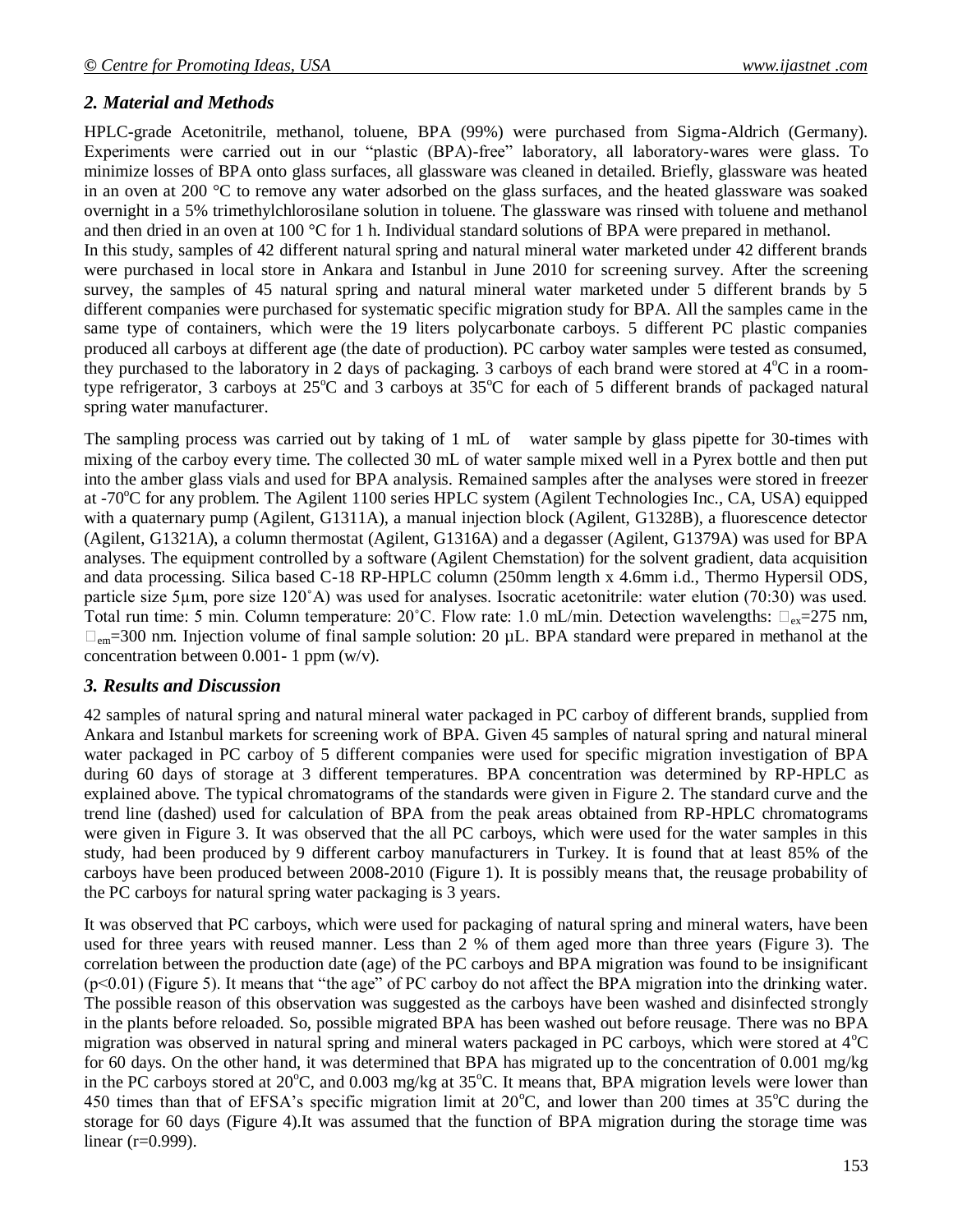The estimated time-dependant level of BPA migration would take 1200 days (32 years) at  $35^{\circ}$ C for reaching the BPA level to the EFSA's SML (0.6 mg/kg). The TDI value of BPA was recalculated by EFSA as 0.05 mg/kg bw/d in November 2010. Additionally two different toxicological experiments which were evaluated by German Federal Risk Assessment Institute (BFR) showed that there is no negative health effect in rats where oral BPA intake has loaded up to 200 mg/kg bw/d (Stump et al., 2010, Ryan et al. 2010). It is possible evaluated, as a healthy consumer would be intake 200 mg BPA per day per kg of body weight without any defect. In this study the maximum BPA migration has detected as 0.003 mg/kg in natural spring and mineral water samples packaged in PC carboys. According to the estimations above mentioned, it is meant that a healthy person have to drink 4500 liters of PC-packaged water for health risk caused by migrated BPA (estimated due to BFRI data). This estimation was 1200 liters per day that was calculated according to the TDI value of EFSA (0.005 mg/kg). So, it means that it has to be drink 60 carboys of water per day for any defect.

#### *4. Conclusion*

The results of this survey clearly indicate that exposure of BPA thru the consumption of bottled water would be extremely low. The low levels of BPA found in polycarbonate bottled water products available for sale in conclusion that the current dietary exposure to BPA through food packaging uses is not expected to pose a health risk to the general population.

## *Acknowledgement*

The authors and Hacettepe University Food Research Center (HU- FRC) express their gratitude to the Packaged Water Manufacturers Association (SUDER) for their helps for material supply.

## *5. References*

- Biles, J. E., McNeal, T. P., Begley, T. H., Hollifield H. C. (1997). Determination of Bisphenol-A in Reusable Polycarbonate Food-Contact Plastics and Migration to Food-Simulating Liquids,. J. Agric. Food Chem., 45, 3541-3544
- Cao, X., Corriveau, J. (2008). Migration of Bisphenol A from Polycarbonate Baby and Water Bottles into Water under Severe Conditions. J. Agric. Food Chem. 56, 6378–6381
- EFSA. (2006). Opinion of the Scientific Panel on Food Additives, Flavourings, Processing Aids and Materials in Contact with Food on a request from the Commission related to 2,2bis(4-hydroxyphenyl) propane (Bisphenol A). EFSA J., 428, 1-75.
- Grumetto, L., Montesano, D., Seccia, S., Albrizio, S., Barbato, F. (2008). Determination of Bisphenol A and Bisphenol B Residues in Canned Peeled Tomatoes by Reversed-Phase Liquid Chromatography. J. Agric. Food Chem. 56, 10633–10637
- Kim, H. S.; Han, S. Y.; Yoo, S. D.; Lee, B. M.; Park, K. L. (2001). Potential estrogenic effects of bisphenol-A estimated by in vitro and in vivo combination assays. J. Toxicol. Sci. 26, 111–118.
- Kitamura, S.; Suzuki, T.; Sanoh, S.; Kohta, R.; Jinno, N.; Sugihara, K.; Yoshihara, S.; Fujimoto, N.; Watanabe, H.; Ohta, S. (2005). Comparative study of the endocrine-disrupting activity of Bisphenol A and 19 related compounds. Toxicol. Sci. 84, 249–259.
- Krishnan, A.; Stathis, P.; Permuth, S.; Tokes, L.; Feldman, D. (1993). An estrogenic substance is released from polycarbonate flasks during autoclaving. Endocrinology. 132 (6), 2279-2286.
- Li, W.; Seifert, M.; Xu, Y.; Hock, B. (2004). Comparative study of estrogenic potencies of estradiol, tamoxifen, bisphenol-A and resveratrol with two in vitro bioassays. Environ. Int. 30, 329–335.
- Palanza, P.; Howdeshell, K. L.; Parmigiani, S.; Vom Saal, F. S. (2002). Exposure to a low dose of bisphenol A during fetal life or in adulthood alters maternal behavior in mice. Environ. Health Perspect. 110, 415–422.
- Rajapakse, N.; Silva, E.; Kortenkamp, A. (2002). Combining xenoestrogens at levels below individual no-observed-effect concentrations dramatically enhances steroid hormone action. Environ. Health Perspect. 110, 917–921.
- Ryan, B. C., Hotchkiss, A. K., Crofton, K. M., Gray, L. E., Jr. (2010). In Utero and Lactational Ex-posure to Bisphenol A, in contrast to Ethinyl Estradiol, Does not Alter Sexually Dimorphic Behavior, Puberty, Fertility and Anatomy of Female LE Rats. Toxicol. Sci. 114(1), 133-148.
- Stump, D. G., Beck, M. J., Radovsky, A., Garman, R. H., Freshwater, L. L., Sheets, L. P., Marty, M. S., Waechter, J. M., Jr., Dimond, S. S., Van Miller, J. P., Shiotsuka, R. N., Beyer, D., Chappelle, A. H., Hentges, S. G. (2010). Developmental Neurotoxicity Study of Dietary Bisphenol A in Sprague-Dawley Rats. Toxicol. Sci. 115(1), 167-182.
- Suzuki, A.; Sugihara, A.; Uchida, K.; Sato, T.; Ohta, Y.; Katsu, Y.; Watanabe, H.; Iguchi, T. (2002). Developmental effects of perinatal exposure to bisphenol-A and diethylstilbestrol on reproductive organs in female mice. Reprod. Toxicol. 16, 107–116.
- Wolff, M. S. (2006). Endocrine disruptors: challenges for environmental research in the 21<sup>st</sup> century. Ann. N.Y. Acad. Sci. 1076, 228–238.
- Vom Saal, F. S.; Welshons, W. V. (2006). Large effects from small exposures. II. The importance of positive controls in lowdose research on bisphenol A. EnViron. Res. 100, 50–76.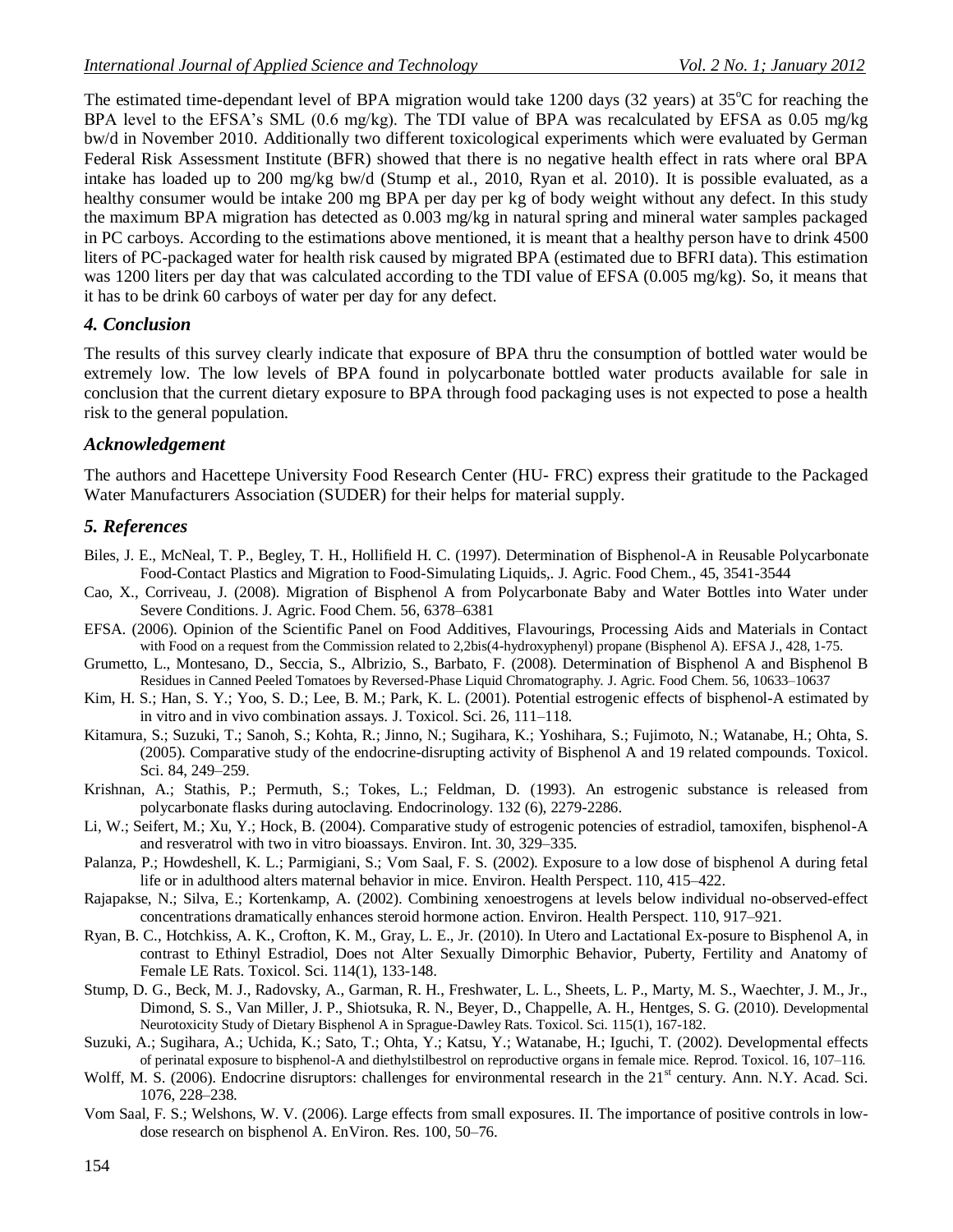

**Figure 1. The typical chromatograms of the BPA standard solutions.**



(a)

**Figure 2. The estimation of BPA concentrations via peak area of the RP-HPLC chromatograms of the BPA standard solutions (dashed line is the linear regresion line).**



**Figure 3. The percentage of the production years of PC carboys used for the packaging of the natural spring and natural mineral waters in the study; screening survey samples (a), specific migration test samples (b)**